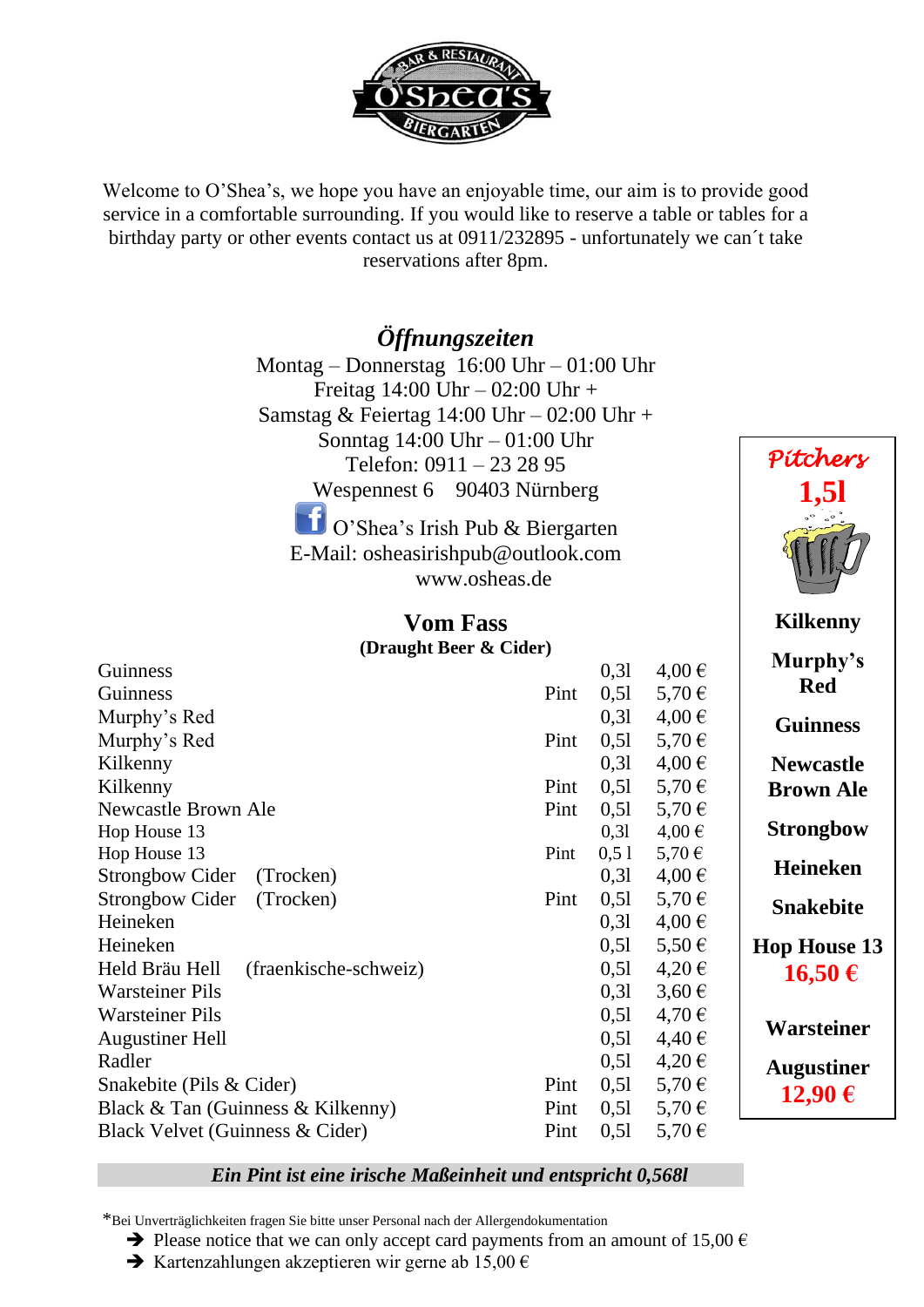

## **Aus der Flasche**

**(Bottled Beer & Cider)**

| Heineken                             | 0,331 | 4,30€      |
|--------------------------------------|-------|------------|
| Heineken 00, alkoholfrei             | 0,331 | $4,30 \in$ |
| Birra Moretti                        | 0,331 | 4,30€      |
| Bulmer Original Cider 4              | 0,51  | $6,30 \in$ |
| <b>Bulmers Pear Cider</b> 4          | 0,51  | $6,30 \in$ |
| Bulmers Berry & Lime Cider 4         | 0,51  | $6,30 \in$ |
| Desperados                           | 0,331 | 4,90€      |
| Gutmann Hefeweizen, Dunkel, Leichtes | 0,51  | 4,30€      |
| Gutmann Alkoholfrei Hefeweizen       | 0,51  | 4,30€      |
| Erdinger Kristall Weizen             | 0,51  | 4,30€      |
| Cola-Weizen 1,2                      | 0,51  | $4,60 \in$ |
| Gosser Radler (Naturtraüb)           | 0.51  | $4,20 \in$ |
| Engel Naturradler Alkoholfrei        | 0,51  | $4,20 \in$ |
| <b>Warsteiner Pils</b>               | 0,331 | $3,70 \in$ |
| Warsteiner alkoholfrei               | 0,331 | $3,70 \in$ |
| Pilsner Urquell                      | 0,331 | $3,80 \in$ |
| <b>Augustiner Edelstoff</b>          | 0,51  | 4,50€      |

#### **Softdrinks**

| Coca Cola $_{1,2}$                     | 0.31  | $3,10 \in$          |
|----------------------------------------|-------|---------------------|
| Coca Cola Light 1,2,7                  | 0.31  | $3,10 \in$          |
| Fanta $2.3$                            | 0,31  | $3,10 \in$          |
| Sprite $\frac{1}{3}$                   | 0,31  | $3,10 \in$          |
| Spezi $1,2,3$                          | 0.31  | $3,10 \in$          |
| Oben aufgeführte Softdrinks            | 0,51  | $4,50 \in$          |
| <b>Tafelwasser</b>                     | 0,31  | $2,50 \in$          |
| <b>Tafelwasser</b>                     | 0,51  | $3.40 \text{ } \in$ |
| Rhön Sprudel naturell                  | 0,51  | $3,90 \in$          |
| Schweppes Bitter Lemon 4, Ginger Ale 8 | 0,21  | $3,20 \in$          |
| Schweppes Bitter Lemon 4, Ginger Ale 8 | 0.41  | $4,50 \in$          |
| Schweppes Tonic Water 4                | 0.21  | $3,50 \in$          |
| Thomas Henry Tonic Water               | 0.21  | $3.70 \in$          |
| $\text{Red Bull}_{1,2}$                | 0,251 | $4,40 \in$          |
|                                        |       |                     |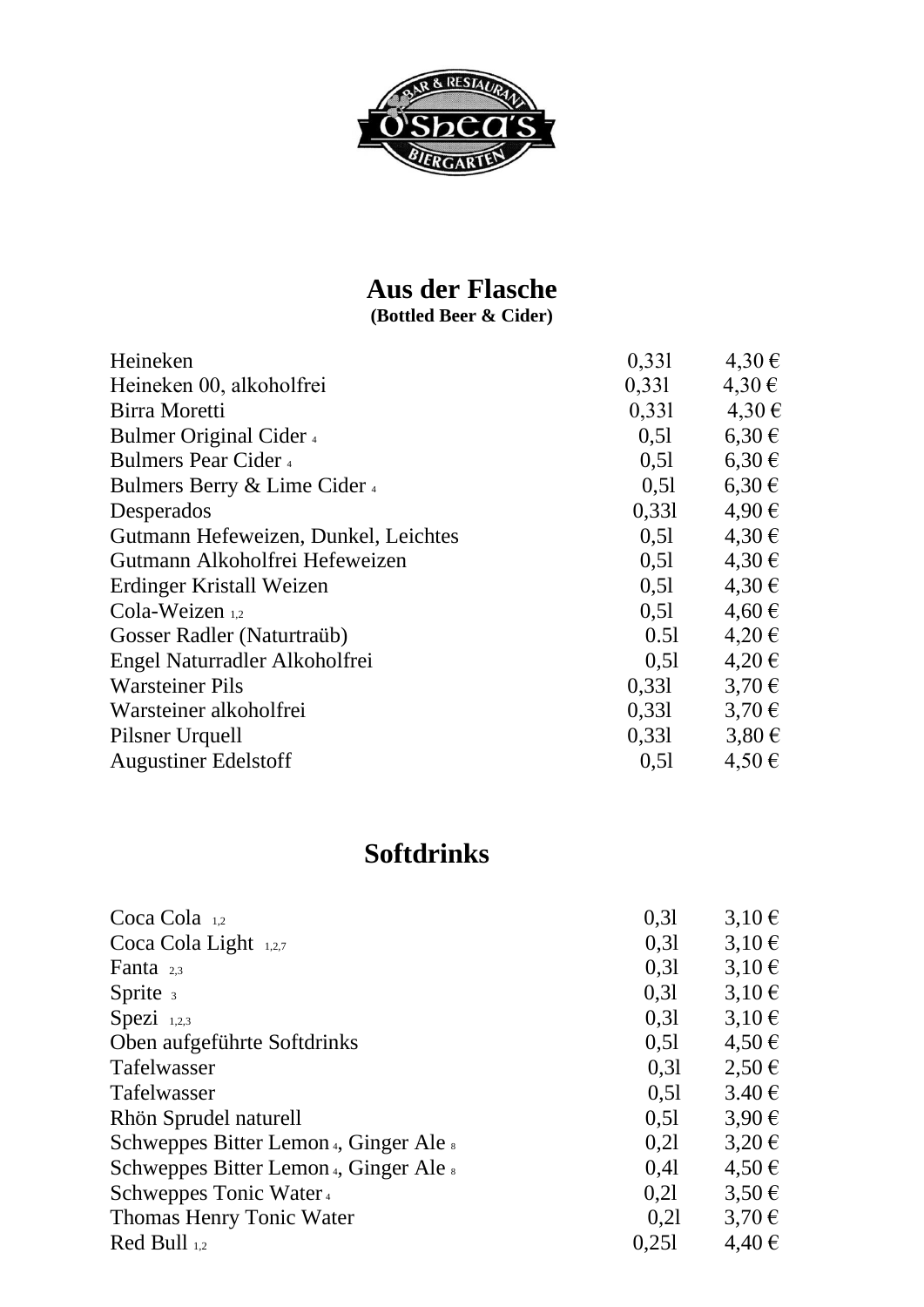

#### **Säfte & Nektar**

**(Juice)**

|                           | 0,21       | 0,41       |                               | 0.21       | 0,41       |
|---------------------------|------------|------------|-------------------------------|------------|------------|
| Orangensaft               | $2,90 \in$ | $4,20 \in$ | Grapefruitsaft                | $3,10 \in$ | $4,40 \in$ |
| Apfelsaft                 | $2,90 \in$ | $4,20 \in$ | Maracuja Nektar               | $3,10 \in$ | $4,40 \in$ |
| Bananen-Nektar            | $3.00 \in$ | $4,20 \in$ | Ananassaft                    | $3,10 \in$ | 4,40€      |
| Kirsch-Nektar             | $3,00 \in$ | $4,20 \in$ | Traubensaft                   | $3,10 \in$ | 4,40€      |
| KiBa                      | $3,10 \in$ | 4,30€      | Johannisbeernektar $3,10 \in$ |            | $4,40 \in$ |
| Oben als Saftschorle 0.41 |            | $4,20 \in$ | Cranberrynektar               | $3,40 \in$ | $4,60 \in$ |
| Tomatensaft               | 0,21       | $3.50 \in$ | Oben als Saftschorle 0,41     |            | $4,40 \in$ |
|                           |            |            |                               |            |            |

#### **Longdrinks (4cl Alkoholanteil in 0,2l)**

| Jack Daniel's Rye & Ginger 2   | $8,50 \in$ |
|--------------------------------|------------|
| Jack Daniel's & Cola 1,2       | $8,50 \in$ |
| Jack Daniel's & Ginger 2       | $8,50 \in$ |
| Jack Daniel's Honey & Ginger 2 | $8,50 \in$ |
| Jack Daniel's Honey & Tonic 4  | $8,50 \in$ |
| Jack Daniel's Apple & Tonic    | $8,50 \in$ |
| Southern Comfort & Ginger      | $8,50 \in$ |
| Southern Comfort & Cranberry   | $8,50 \in$ |
| Jameson & Ginger <sub>2</sub>  | $8,50 \in$ |
| Brandy & Ginger <sub>2</sub>   | $8,70 \in$ |
| Whisky $& Cola_{1,2}$          | $8,10 \in$ |
| Campari & Orange 2             | $6,50 \in$ |
| Campari & Soda 2               | $6,40 \in$ |
| Gin & Tonic 4                  | $8,10 \in$ |
| Gin & Lemon $_4$               | $8,10 \in$ |
| Bacardi & Cola 1,2             | $8,10 \in$ |
| Captain Morgan & Cola1,2       | $8,10 \in$ |
| Vodka & Orange                 | $8,10 \in$ |
| Vodka & Lemon <sub>4</sub>     | $8,10 \in$ |
| Vodka & Cranberry              | $8,50 \in$ |
| Vodka & Red Bull 1,2           | $8,50 \in$ |
| Jägermeister & Red Bull 1,2    | $8,50 \in$ |
|                                |            |







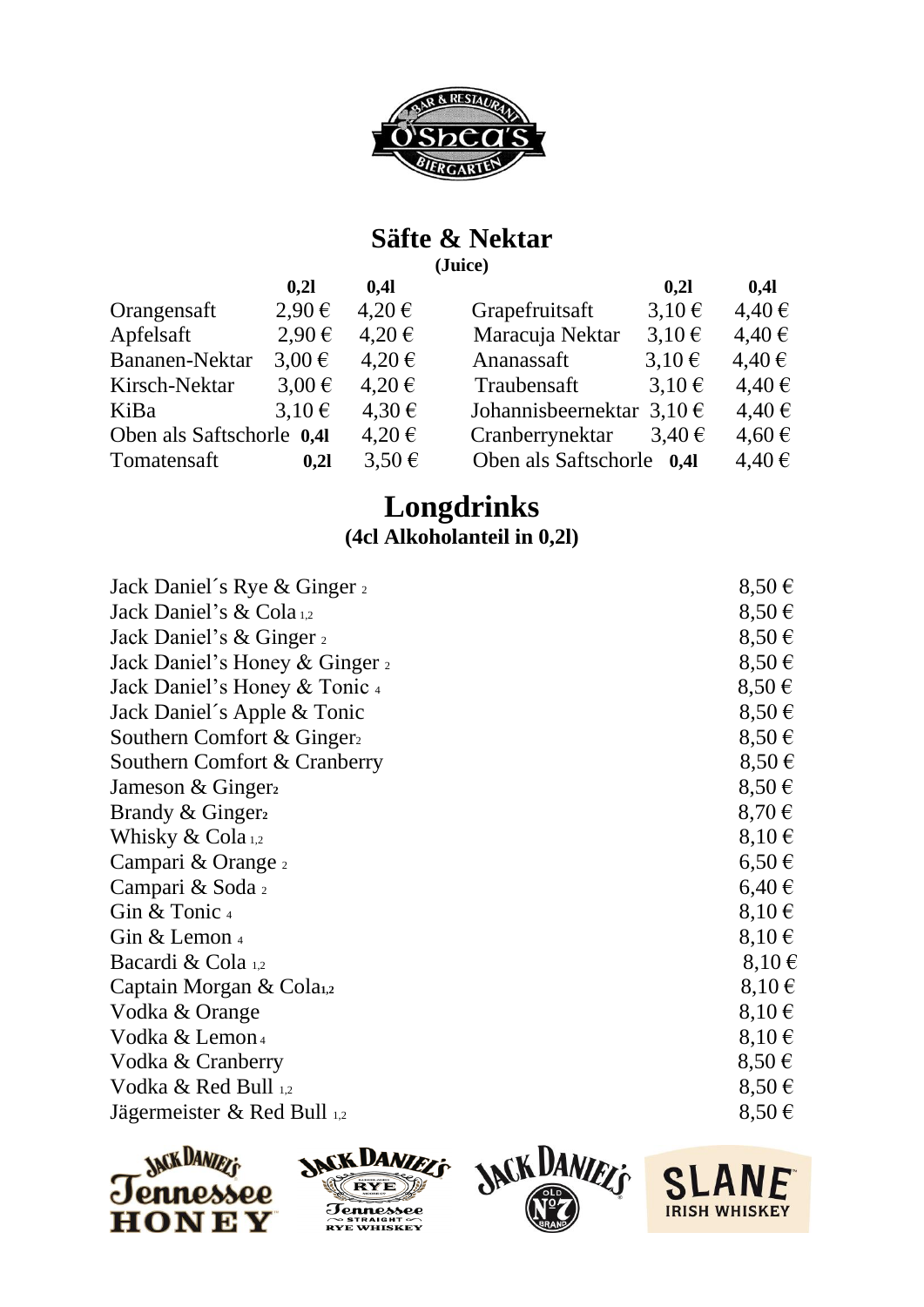

# Whiskey 2cl Whisky 2cl

# **Malts of Scotland**

#### **Irish**

| Slane (Triple Casked)     | $3,60 \in$ |
|---------------------------|------------|
| <b>Bushmills Original</b> | $3,30 \in$ |
| <b>Black Bush</b>         | $3,50 \in$ |
| Powers                    | 4,50€      |
| Jameson                   | $3,40 \in$ |
| <b>Tullamore Dew</b>      | $3,30 \in$ |
| Kilbeggan                 | $3,30 \in$ |
| Paddy Old Irish           | $3,20 \in$ |
| Roe & Co                  | $3,60 \in$ |
|                           |            |

#### **Classic Irish Whiskeys**

| Connemara 12 Years             | $6,40 \in$ |
|--------------------------------|------------|
| (Peated Single Malt)           |            |
| Connemara                      | $3,70 \in$ |
| (Peated Single Malt)           |            |
| Powers 12 Years (Pot Still)    | $6,40 \in$ |
| Tullamore Dew 12 Years         | 4,40€      |
| Redbreast 12 years (Pot Still) | $5.10 \in$ |
| Writers Tears (Pot Still)      | 4,50€      |
| <b>Bushmills Malt 10 Years</b> | $4,00 \in$ |
| <b>Jameson Black Barrel</b>    | 4,20€      |
| <b>Clontarf Single Malt</b>    | $3.90 \in$ |

#### **American & Canadian**

| Jack Daniel's                | $3,70 \in$ |
|------------------------------|------------|
| Jack Daniel's Rye            | $3,80 \in$ |
| Jack Daniel's Honey          | $3.80 \in$ |
| Jack Daniel's Apple          | 3,80€      |
| Jack Daniel's Tennessee Fire | $3,80 \in$ |
| Jack Daniel's Single Barrel  | 4,70€      |
| Jack Daniel's Gentleman Jack | 4,50€      |
| Seagram's Crown Royal        | 3,90€      |
| Jim Beam                     | $3,10 \in$ |
| Canadian Club 6 Years        | $3,10 \in$ |
|                              |            |

## **Blended Scotch**

| Chivas Regal 12 Years      | $3,60 \in$ |
|----------------------------|------------|
| Johnnie Walker Black Label | $3,90 \in$ |
| Johnnie Walker Red Label   | $3,10 \in$ |

#### **Malts of Scotland**

#### **Lowlands**

| Auchentoshan 12 Years | 4,30€ |
|-----------------------|-------|
| Auchentoshan 3 Wood   | 4,90€ |

#### **Highland**

| Glenmorangie Lasanta      | 4,90€      |
|---------------------------|------------|
| Glenmorangie Quinta Ruban | 5,70 €     |
| Glenmorangie 10 years     | 4,30€      |
| Oban 14 years             | $6.90 \in$ |

#### **Speyside**

| Knockando 12 Years                 | 4,30€      |
|------------------------------------|------------|
| Balvenie 12 Years                  | $5,10 \in$ |
| Glendronach 12 Years (Sherry Cask) | 4,30€      |
| Glenfiddich 12 Years               | $4,00 \in$ |
| Glenfiddich 18 Years               | 7,30€      |
| The Macallan 12 Years Double Cask  | $8.70 \in$ |
| Dalwhinnie 15 Years                | 4,40€      |
| Glenfarclas 15 Years               | 4,90€      |
| <b>Monkey Shoulder</b>             | $4,10 \in$ |

#### **Isle of Islay**

| Bunnahabhain 12 Years                 | $4,60 \in$ |
|---------------------------------------|------------|
| Laphroaig 10 Years                    | 4,30€      |
| Bruichladdich"Laddie" Scottish Barley | 4,90€      |
| <b>Bruichladdich Port Charlotte</b>   | 6,90€      |
| <b>Bruichladdich Islay Barley</b>     | 7,40 €     |
| Caol Ila 12 Years                     | 5,20€      |
| Lagavulin 16 Years                    | $7,80 \in$ |
| Smokehead                             | $4,50 \in$ |
| <b>Orkney Islands</b>                 |            |
| Scapa "The Orcadian"                  | $6,50 \in$ |
| <b>Highland Park 12 Years</b>         | 4,40€      |
| <b>Isle of Skye</b>                   |            |
| Talisker 10 Years                     | 4,40€      |
| Talisker Port Ruighe                  | 4,90€      |
| <b>Talisker Storm</b>                 | $4,70 \in$ |
| <b>Isle of Arran</b>                  |            |
| <b>Robert Burns</b>                   | $4,30 \in$ |
| <b>Isle of Jura</b>                   |            |
| Jura 10 Years                         | $4,30 \in$ |
| <b>Isle of Mull</b>                   |            |
| Tobermory 12 Years                    | 5,40 €     |

**Bitte fragen Sie nach unserem Whisky des Monats**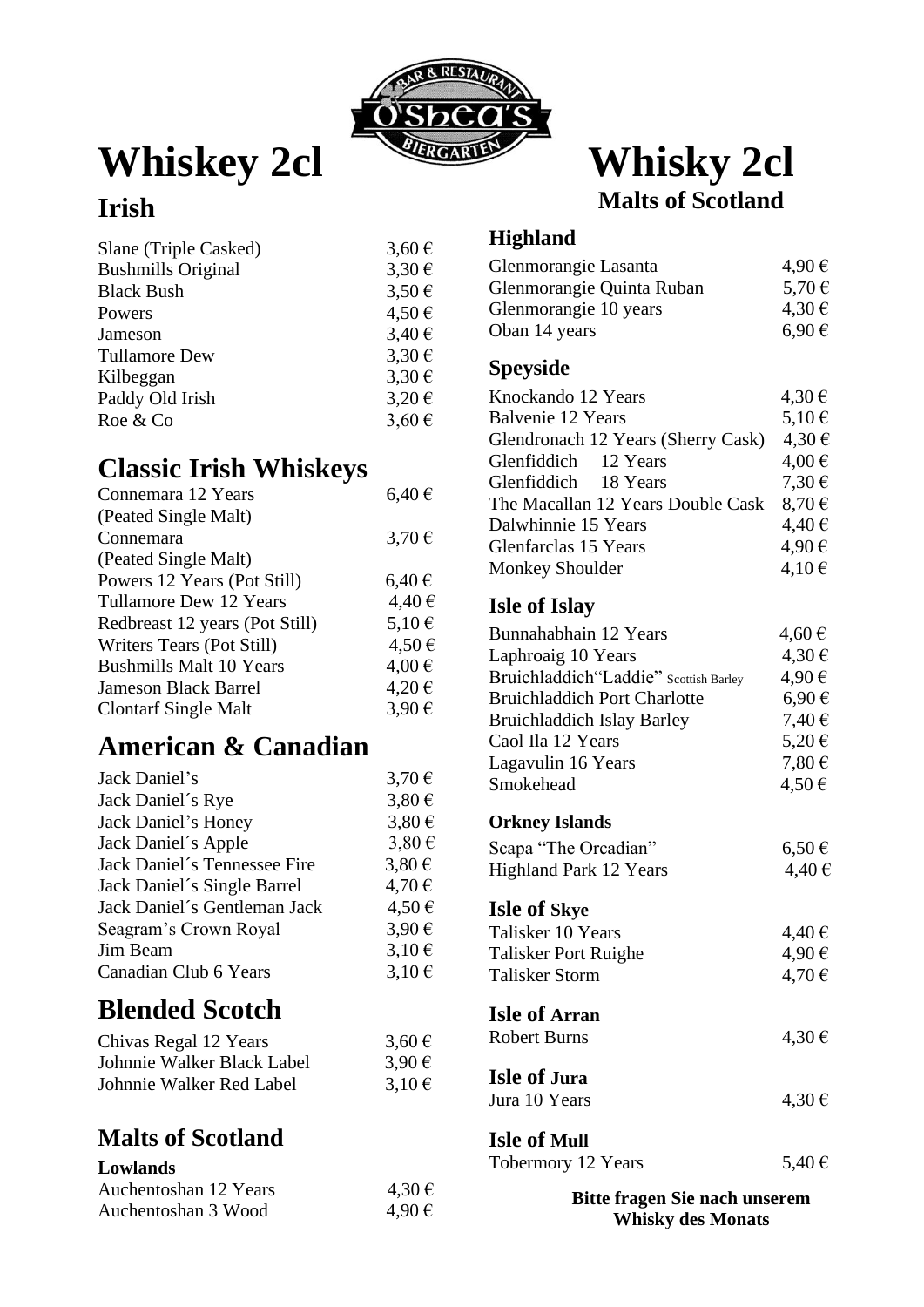

## **Aperitifs**

| Martini Bianco         | 5cl | $3.80 \in$ |
|------------------------|-----|------------|
| Harvey's Bristol Cream |     |            |
| <b>Sherry</b>          | 5cl | $3,50 \in$ |
| Sandeman Port          | 5cl | $3,50 \in$ |
| Ramazotti              | 2cl | $2.90 \in$ |
| Ouzo                   | 2cl | $2,70 \in$ |

## **Gin & Rum 2cl**

| Gordons Gin                                | 3,00 $\in$ |
|--------------------------------------------|------------|
| Bacardi Light Dry                          | $3,00 \in$ |
| <b>Myers Rum</b>                           | $3,20 \in$ |
| Captain Morgan Spiced Gold 3,20 $\epsilon$ |            |

#### **Tequila & Vodka 2cl**

| $3.00 \in$ |
|------------|
| $3.00 \in$ |
| $2.90 \in$ |
| $2.90 \in$ |
| $3.00 \in$ |
|            |

#### **Liköre 2cl**

| Baileys Irish Cream 4cl | $4,50 \in$ |
|-------------------------|------------|
| Malibu                  | 2,70€      |
| Batida de Coco          | $2,50 \in$ |
| <b>Irish Mist</b>       | $3,00 \in$ |
| Tia Maria 2             | $2,90 \in$ |
| Drambuie                | $3,00 \in$ |
| Southern Comfort        | $3,20 \in$ |
| Amaretto                | $2,90 \in$ |
| Sambuca                 | $2,80 \in$ |
|                         |            |

 koffeinhaltig mit Farbstoff mit Konservierungsstoff Antioxidationsmittel 5 Säurungsmittel-/regulator<br>6 Stabilisatoren<br>7 Süßstoffe<br>8 Chinin<br>9 Geschmacksverstärker Stabilisatoren Süßstoffe

8 Chinin 9 Geschmacksverstärker

#### **Schnaps 2cl**

| Williams Birne  | $2,50 \in$ |
|-----------------|------------|
| Apfelkorn       | $2,40 \in$ |
| Apfelkorn sauer | 2,40€      |

#### **Bitter 2cl**

| <b>Fernet Branca</b> | $2,70 \in$ |
|----------------------|------------|
| Jägermeister         | $2,70 \in$ |

#### **Brandy 2cl**

| Asbach Uralt | $2,70 \in$ |
|--------------|------------|
|              |            |

#### **Cognac 2cl**

| Hennessy V.S.O.P.    | 5,20€      |
|----------------------|------------|
| Remy Martin V.S.O.P. | $3,90 \in$ |

## **Irish Shorts 2cl**

| Irish Flag $_2$                             |     | $3,30 \in$          |
|---------------------------------------------|-----|---------------------|
| <b>Baby Guinness</b>                        |     | $3,30 \in$          |
| <b>Slippery Nipple</b>                      |     | $3,30 \in$          |
| <b>Flat Liner</b>                           |     | $3.30 \in$          |
| Deep Throat                                 |     | 3.30 €              |
| <b>B52</b>                                  | 4c1 | $5.00 \in$          |
| Kamikaze                                    | 4cl | $4.40 \,\mathrm{E}$ |
| Car Bomb<br>$(2cl Schnaps + 0,2L Guinness)$ |     | $5.00 \in$          |
| $I0$ or $D0$ $mb$                           |     | 5 ∩∩ £              |

Jager Bomb  $5,00 \in$ (2cl Schnaps  $+$  0,2L Red Bull )  $_{1,2}$